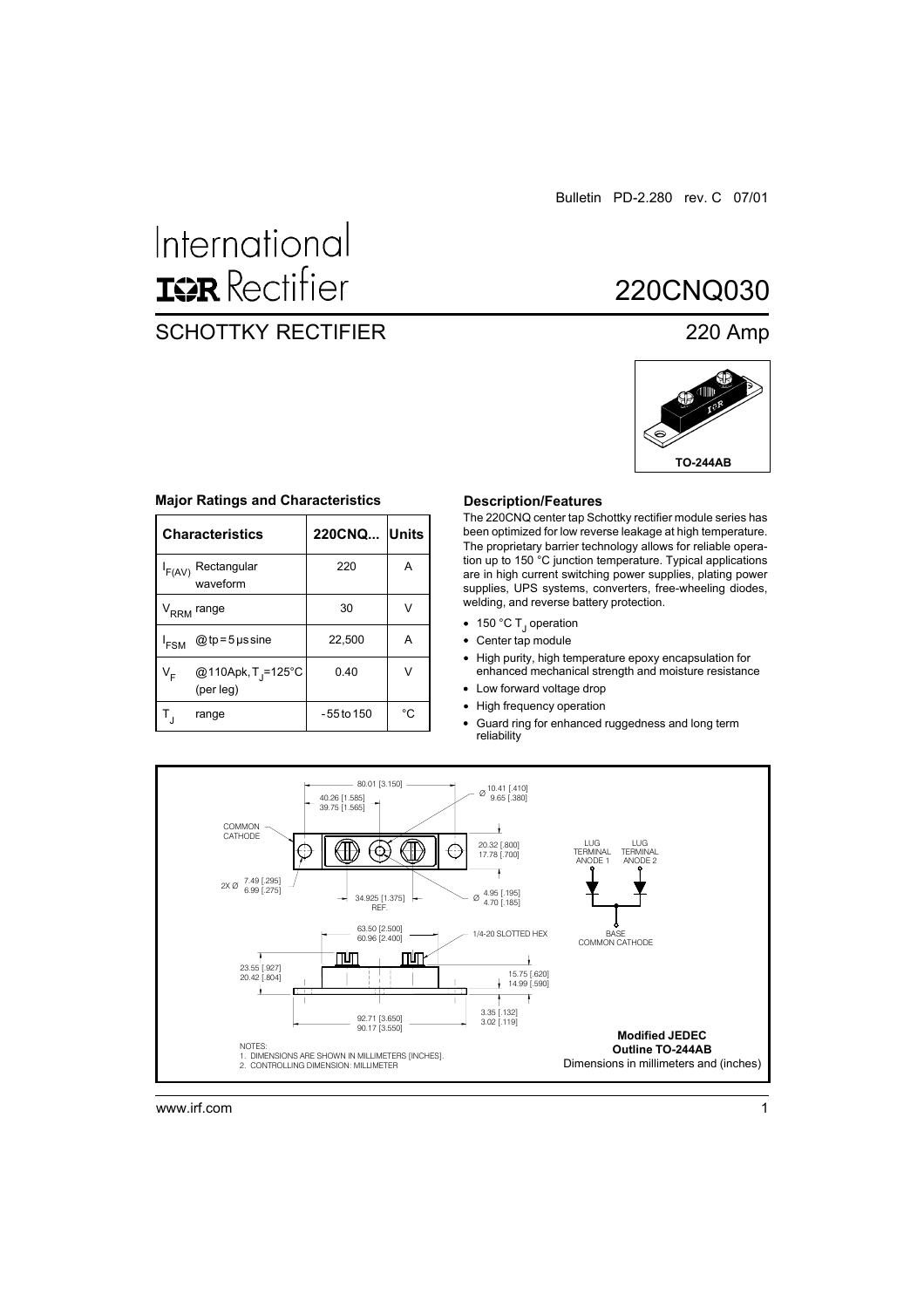### 220CNQ... Series

#### Bulletin PD-2.280 rev. C 07/01

### International **IGR** Rectifier

### Voltage Ratings

| Part number                                             | 220CNQ030 |  |  |
|---------------------------------------------------------|-----------|--|--|
| Max. DC Reverse Voltage (V)                             | 30        |  |  |
| 'V <sub>RWM</sub> Max. Working Peak Reverse Voltage (V) |           |  |  |

### Absolute Maximum Ratings

|                  | Parameters                                   |        |    | 220CNQ Units Conditions                                                                                                                  |                                                |
|------------------|----------------------------------------------|--------|----|------------------------------------------------------------------------------------------------------------------------------------------|------------------------------------------------|
| 'F(AV)           | Max. Average Forward Current                 | 220    | A  | 50% duty cycle $@T_c = 114 °C$ , rectangular wave form                                                                                   |                                                |
|                  | *See Fig. 5                                  |        |    |                                                                                                                                          |                                                |
| <sup>'</sup> FSM | Max. Peak One Cycle Non-Repetitive           | 22,500 | A  | 5µs Sine or 3µs Rect. pulse                                                                                                              | Following any rated<br>load condition and with |
|                  | Surge Current (Per Leg) * See Fig. 7         | 2400   |    | 10ms Sine or 6ms Rect. pulse rated $V_{RRM}$ applied                                                                                     |                                                |
| $E_{AS}$         | Non-Repetitive Avalanche Energy<br>(Per Leg) | 99     | mJ | T <sub>1</sub> = 25 °C, $I_{AS}$ = 22 Amps, L = 0.41 mH                                                                                  |                                                |
| AR <sup></sup>   | Repetitive Avalanche Current<br>(Per Leg)    | 22     | A  | Current decaying linearly to zero in 1 used<br>Frequency limited by $T_{\text{J}}$ max. $V_{\text{A}} = 1.5 \times V_{\text{p}}$ typical |                                                |

### Electrical Specifications

|                | <b>Parameters</b>                                   |        |           | 220CNQ   Units   Conditions                                  |                     |
|----------------|-----------------------------------------------------|--------|-----------|--------------------------------------------------------------|---------------------|
| $V_{FM}$       | Max. Forward Voltage Drop                           | 0.48   | V         | @ 110A                                                       | $T_1 = 25 °C$       |
|                | (Per Leg) * See Fig. 1<br>(1)                       | 0.57   | V         | @ 220A                                                       |                     |
|                |                                                     | 0.40   | V         | @ 110A                                                       |                     |
|                |                                                     | 0.52   | V         | @ 220A                                                       | $T_{1}$ = 125 °C    |
| 'RM            | Max. Reverse Leakage Current                        | 10     | mA        | $T = 25 °C$                                                  | $V_p$ = rated $V_p$ |
|                | (Per Leg) * See Fig. 2<br>(1)                       | 560    | mA        | $T_1 = 125 °C$                                               |                     |
| $C_T$          | Max. Junction Capacitance (Per Leg)                 | 7400   | pF        | $V_R$ = 5 $V_{DC}$ , (test signal range 100Khz to 1Mhz) 25°C |                     |
| L <sub>S</sub> | Typical Series Inductance (Per Leg)                 | 7.0    | nH        | From top of terminal hole to mounting plane                  |                     |
| dv/dt          | Max. Voltage Rate of Change<br>(Rated $V_{\rm p}$ ) | 10.000 | $V/\mu s$ |                                                              |                     |

### Thermal-Mechanical Specifications

(1) Pulse Width < 300µs, Duty Cycle <2%

|                                               | Parameters                                                |      | <b>220CNQ</b> | Units         | Conditions                           |
|-----------------------------------------------|-----------------------------------------------------------|------|---------------|---------------|--------------------------------------|
| $T_{\rm J}$                                   | Max. Junction Temperature Range                           |      | $-55$ to 150  | °C            |                                      |
| $'$ T $_{\underline{\underline{\tiny{stg}}}}$ | Max. Storage Temperature Range                            |      | -55 to 150    | °C            |                                      |
| $R_{thJC}$                                    | Max. Thermal Resistance Junction<br>to Case (Per Leg)     |      | 0.40          | $\degree$ C/W | <b>DC</b> operation<br>*See Fig. 4   |
| $R_{thJC}$                                    | Max. Thermal Resistance Junction<br>to Case (Per Package) |      | 0.20          | °C/W          | <b>DC</b> operation                  |
| $R_{thCS}$                                    | Typical Thermal Resistance, Case<br>to Heatsink           |      | 0.10          | $\degree$ C/W | Mounting surface, smooth and greased |
| wt                                            | Approximate Weight                                        |      | 79(2.80)      | g(oz.)        |                                      |
| T                                             | <b>Mounting Torque</b>                                    | Min. | 24 (20)       |               |                                      |
|                                               |                                                           | Max. | 35(30)        | Kq-cm         |                                      |
|                                               | Mounting Torque Center Hole                               | Typ. | 13.5(12)      | $(lbf-in)$    |                                      |
|                                               | <b>Terminal Torque</b>                                    | Min. | 35(30)        |               |                                      |
|                                               |                                                           | Max. | 46(40)        |               |                                      |
|                                               | Case Style                                                |      | TO-244AB      |               | Modified JEDEC                       |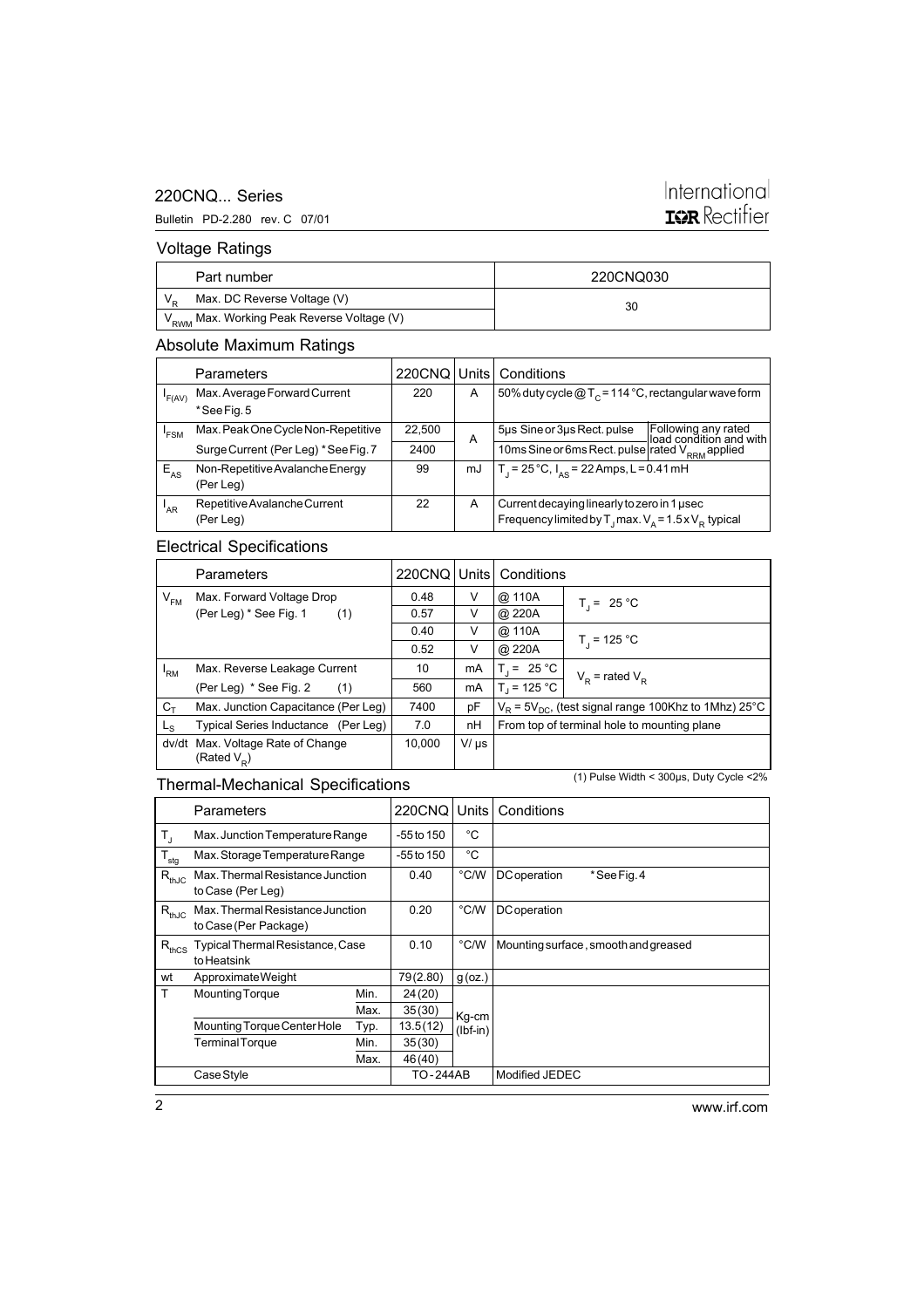### International **ISR** Rectifier

### 220CNQ... Series Bulletin PD-2.280 rev. C 07/01

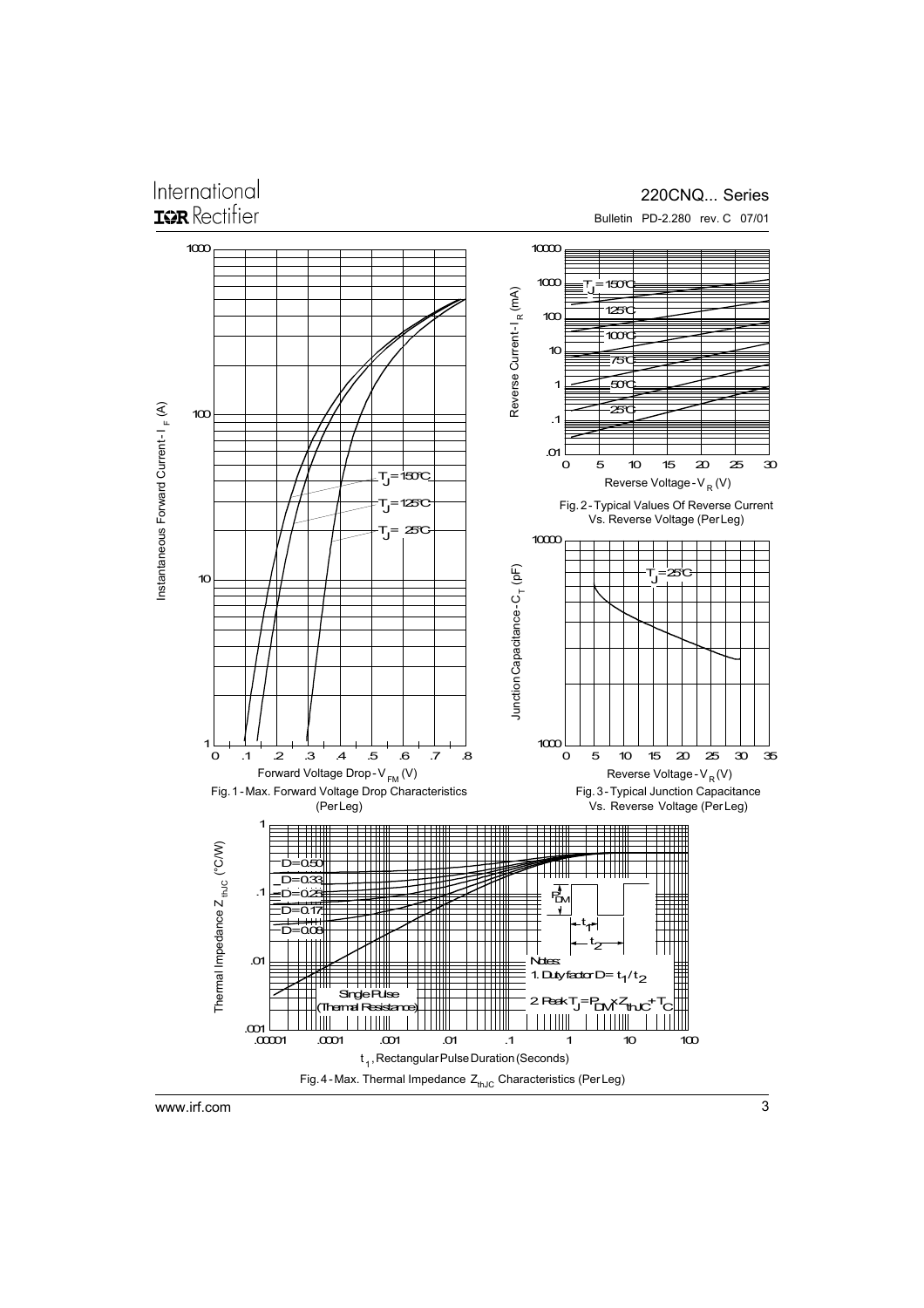